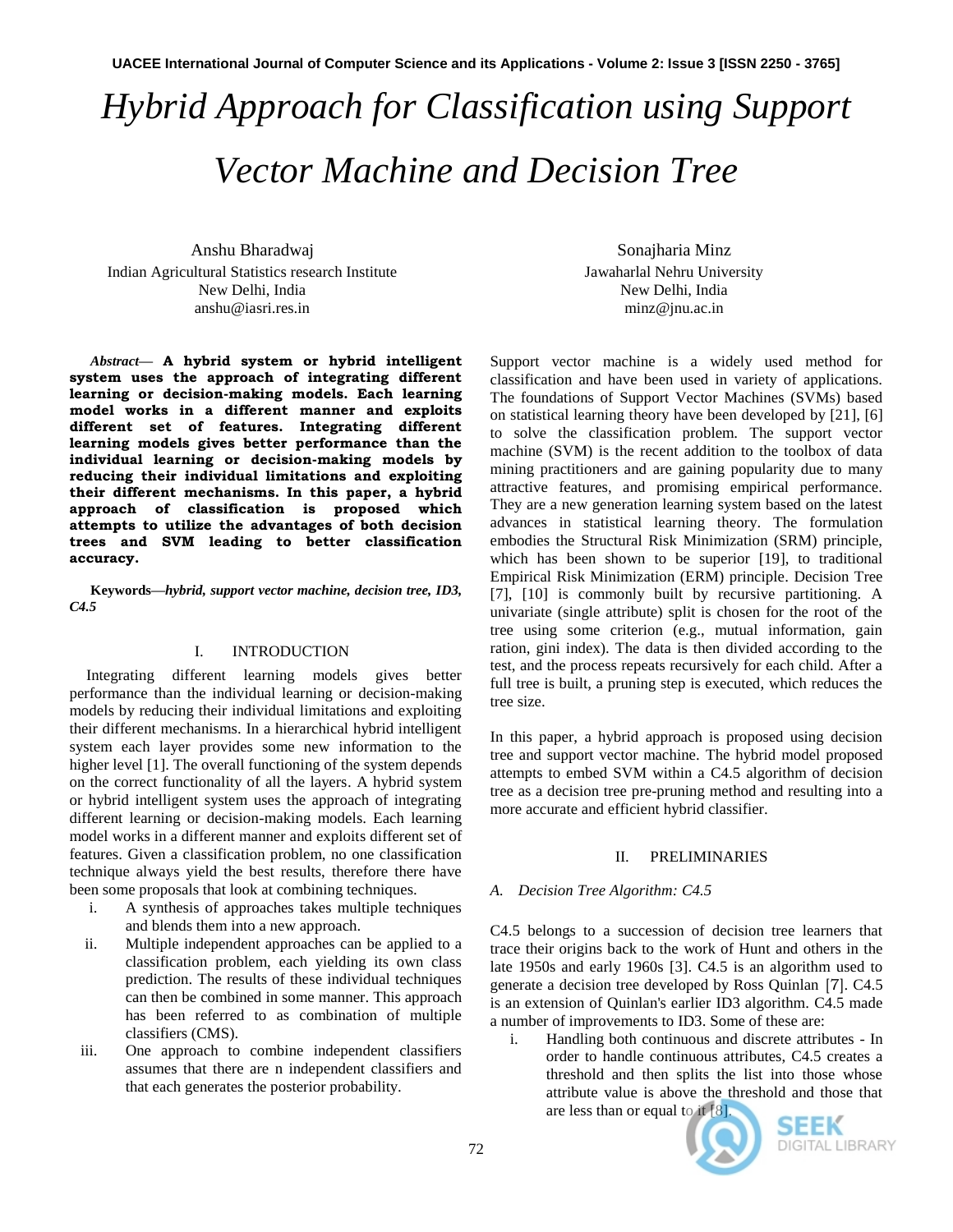- ii. Handling training data with missing attribute values C4.5 allows attribute values to be marked as ? for missing. Missing attribute values are simply not used in gain and entropy calculations.
- iii. Handling attributes with differing costs.
- iv. Post-Pruning C4.5 goes back through the tree once it's been created and attempts to remove branches that do not help by replacing them with leaf nodes.

ID3 approach favours the attributes with many divisions and thus may lead to over-fittng. An improvement can be made by taking into account the cardinality of each division. This approach uses the GainRatio as opposed to Gain. For splitting purpose, C4.5 uses the largest GainRatio that ensures a larger than average information gain. This is to compensate for the fact that GainRatio value is skewed toward splits where the size of one subset is close to that of the starting one.

# *B. Support Vector Machine*

SVM belongs to the class of supervised learning algorithms in which the learning machine is given a set of examples (or inputs) with the associated labels (or output values). Like in decision trees, the examples are in the form of attribute vectors, so that the input space is a subset of Rn. SVM is a classifier that searches for a hyperplane with the largest margin, which is why it is known as maximum margin classifier. SVMs create a hyperplane that separates two classes (this can be extended to multi class problems). While doing so, SVM algorithm tries to achieve maximum separation between the classes. Separating the classes with a large margin minimizes a bound on the expected generalization error. By "minimum generalization error", it means that when new examples (data points with unknown class values) arrive for classification, the chance of making error in the prediction (of the class to which it belongs) based on the learned classifier (hyperplane) should be minimum. Intuitively, such a classifier is one which achieves maximum separation-margin between the classes. The two planes parallel to the plane are called bounding planes. The distance between these bounding planes is called margin and by SVM "learning", i.e. finding hyperplane which maximizes this margin. The points (in the dataset) falling on the bounding planes are called the support vectors. SVM has greater advantages over other classifiers since they are independent of the dimensionality of the feature space. Use of quadratic programming in SVM has an edge over other classifiers which gives only local minima whereas SVM provides global minima. But at the same time SVM also has a limitation of not considering spatial autocorrelation while classifying the data. SVM was designed initially as binary classifier i.e. it classifies the data into two classes but researchers have extended its boundaries to be a multi-class classifier. SVM was first introduced as a training algorithm that automatically tunes the capacity of the classification function maximizing the margin between the training patterns and the decision boundary [14]. This algorithm operates with large class of decision functions that are linear in their parameters but not restricted to linear dependences in the input

components. For the computational considerations, SVM works well on the two important practical considerations of classification algorithms i.e. speed and convergence.

# *C. Decision Tree Pre-pruning*

Decision trees generated by methods such as ID3 and C4.5 are considered to be accurate and efficient, they often suffer the disadvantage of providing very large trees that make them incomprehensible to experts [9]. Tree pruning methods address this problem as well as the problem of over-fitting the data. Such methods typically use statistical measures to remove the least reliable branches. Pruned trees tend to be smaller and less complex and, thus, easier to comprehend. Pruned trees tend to be smaller and less complex and, thus, easier to comprehend [4]. Tree pruning are methods have two approaches: prepruning and post-pruning. In the pre-pruning approach, a tree is "pruned" by halting its construction early (e.g., by deciding not to further split or partition the subset of training tuples at a given node), Upon halting, the node becomes a leaf. The leaf may hold the most frequent class among the subset tuples or the probability distribution of those tuples, whereas post pruning removes subtrees from a "fully grown" tree. A subtree at a given node is pruned by removing its branches and replacing it with a leaf. The leaf is labeled with the most frequent class among the subtree being replaced.

# *D. Statistical Evaluation of Classifiers*

Analysis of differences between the algorithms has always been of great interest. There is a fundamental difference between the tests used to assess the difference between two classifiers on a single data set, differences over multiple data sets and differences between multiple classifiers on multiple datasets. Statistics offers more powerful specialized procedures for testing the significance of differences between multiple classifiers. Two well-known methods are Analysis of Variance (ANOVA) and its non-parametric counterpart, the Friedman test. In this study the non-parametric Friedman test has been used to evaluate the difference between the three classifiers and Wilcoxon Signed Ranks test for two classifiers.

- *1)* Friedman Test: The Friedman test [12], [13] is a non-parametric equivalent of the repeatedmeasures Analysis of Variance (ANOVA). It ranks the algorithms for each data set separately, the best performing algorithm getting the rank of 1, the second best rank 2. . . , In case of ties, average ranks are assigned.
- *2)* Wilcoxon Signed Ranks Test**:** The Wilcoxon signed-ranks test is named for [Frank Wilcoxon](http://en.wikipedia.org/wiki/Frank_Wilcoxon) (1892–1965) [5] is a non-parametric alternative to the paired t-test, which ranks the differences in performances of two classifiers for each data set, ignoring the signs, and compares the ranks for the positive and the negative differences. The test was popularized by [18].

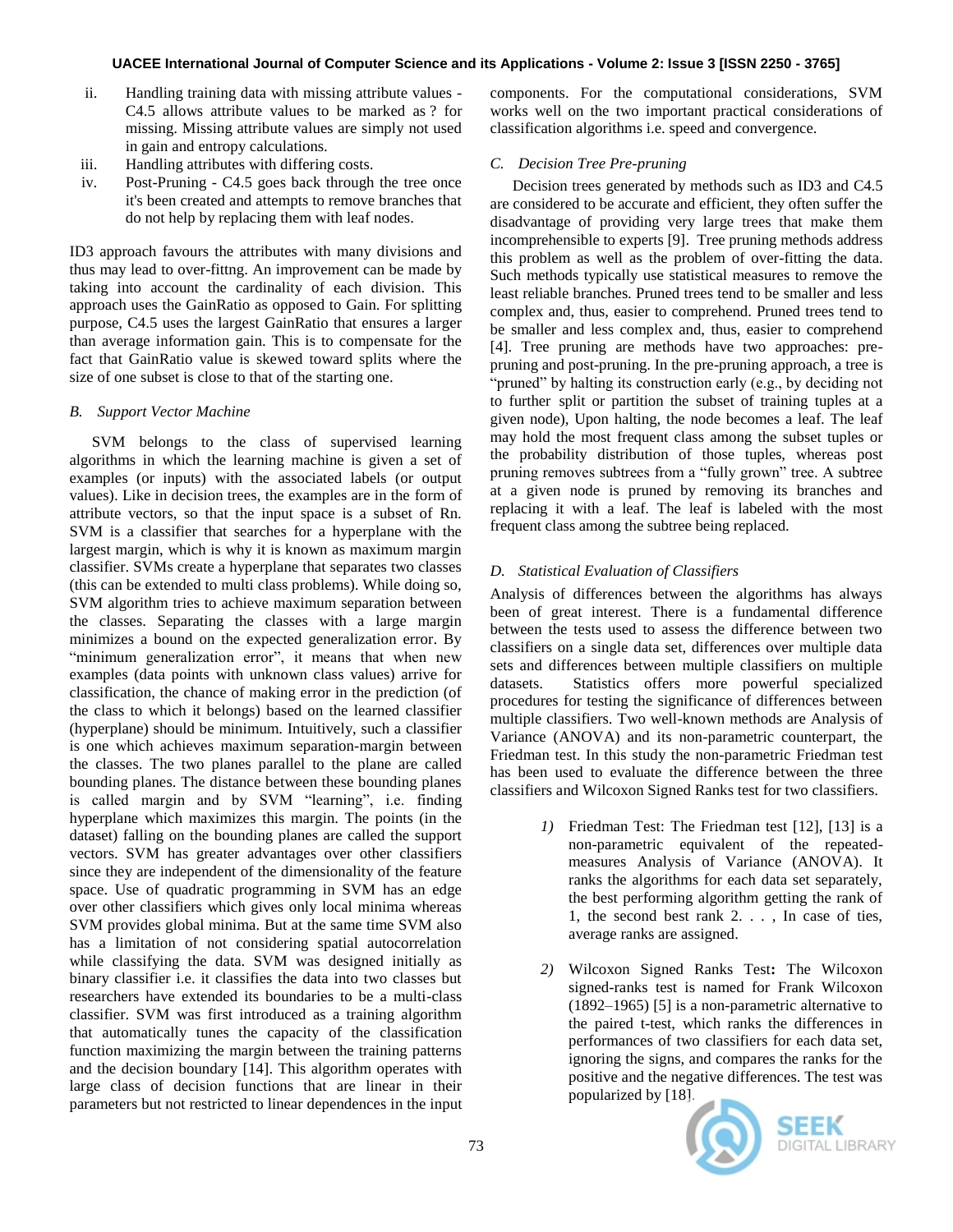## III. PROPOSED MODEL

The proposed method is a hybrid approach to embedding SVM in Decision Tree (SVM-DT) for pre-pruning the tree while carrying out the classification. This resulting hybrid system is categorized as embedded hybrid system where the technologies participating are integrated in such a manner that they appear to be inter-twined. The proposed model is similar to the classical recursive partitioning schemes, except that the leaf nodes created are Support Vector Machine categorizers instead of nodes predicting a single class. The SVM classifier has been used for pre-pruning the DT resulting in a smaller DT than a complete on application of C4.5.

The proposed model uses the C4.5 algorithm for constructing a decision tree. Root node of the decision tree is selected based on a chosen threshold value of the continuous attribute. For this the standard entropy minimization technique is used. In the next step the Significance of Node is computed by using 10x10 cross-validation accuracy estimates for SVM at the node. Computation of Significance of Node is followed by the computation of Significance of Split. The Significance of Split is computed by taking the weighted sum of the significance of the nodes. Here, the weight given to a node is proportional to the number of instances that go down to that node.Significance of Node and Significance of Split are computed and compared and the results attempt to approximate whether the generalization accuracy for SVM classifier at each leaf is higher than a single SVM classifier at the current node. A split is defined to significant if the relative (not absolute) reduction in error is greater than 5% and there are at least 20 instances in the node. If there are n training samples, and m attributes, then the computational complexity of the algorithm for the proposed model has been worked out to be *O(m.n2).*

The resulting model resembles the Utgoff's Perceptron trees [15], the difference is in the induction process. Kohavi [17], proposed an algorithm, which induces a hybrid of decision tree classifiers and Naïve Bayes classifiers.

## IV. EXPERIMENTS USING PROPOSED MODEL

#### *A. Data Description*

To evaluate the SVM-DT model 5 datasets from the UCI repository and 1 from Statsoft STATISTICA dataset examples. The datasets used in this study are:

- 1. Zoo
- 2. Wine
- 3. Pima Indian
- 4. Iris
- 5. Ionosphere
- 6. Leukemia

To explore the applicability SVM as a tree pruning technique, the datasets used in this study have been comparatively smaller in size with respect to number of instances, i.e., the number of instances are less and not very large. The largest dataset has

690 instances and the smallest has 71. Table I describes the characteristics of the datasets.

| TABLE L | <b>DESCRIPTION OF DATASETS</b> |
|---------|--------------------------------|
|---------|--------------------------------|

| <b>Dataset</b> | No. of            | No. of           |  |
|----------------|-------------------|------------------|--|
|                | <b>Attributes</b> | <b>Instances</b> |  |
| Zoo            | 18                | 101              |  |
| Wine           | 14                | 178              |  |
| Pima Indian    | 15                | 690              |  |
| <b>Iris</b>    | Δ                 | 150              |  |
| Ionosphere     | 34                | 351              |  |
| Leukemia       |                   | 71               |  |

#### *B. Experimental Setup*

All the datasets have been classified using three classifiers namely, C4.5, SVM and the proposed model to study the performance of the new proposed model. 10x10 crossvalidation has been employed to estimate the classification accuracies of the tree models. The experiments have been carried out on WEKA 3.6.5 and STATISTICA Data Miner. C4.5 tree has been built in WEKA and for SVM classification, STATISTICA has been used. SVM-DT has been applied by using the combination of the two softwares. For SVM, RBF kernel has been used and the model parameters have been selected using the grid search method. The evaluation of the classifiers has been done using statistical tests: the Friedman test for multiple classifiers and Wilcoxon Signed Rank test for two classifiers.

### V. RESULTS, EVALUATION AND ANALYSIS

## *A. Results*

The experiments have been carried out and the results obtained have been encouraging. The results for the proposed model are presented in Table II.

| <b>Dataset</b> | C4.5  | <b>SVM</b> | <b>SVM-DT</b> |
|----------------|-------|------------|---------------|
| Zoo            | 92.07 | 95.05      | 98.18         |
| Wine           | 93.82 | 98.43      | 98.31         |
| Pima Indian    | 73.82 | 77.99      | 75.34         |
| Iris           | 96    | 98.66      | 97.08         |
| Ionosphere     | 91.45 | 92.87      | 94.14         |
| Leukemia       | 87.32 | 90.14      | 88.96         |

TABLE II. CLASSIFICATION ACCURACY USING C4.5 AND SVM-DT

As exhibited in table II, the classification accuracies show that the proposed model SVM-DT has performed quite well. The accuracies of all the datasets, except for Pima Indian, have

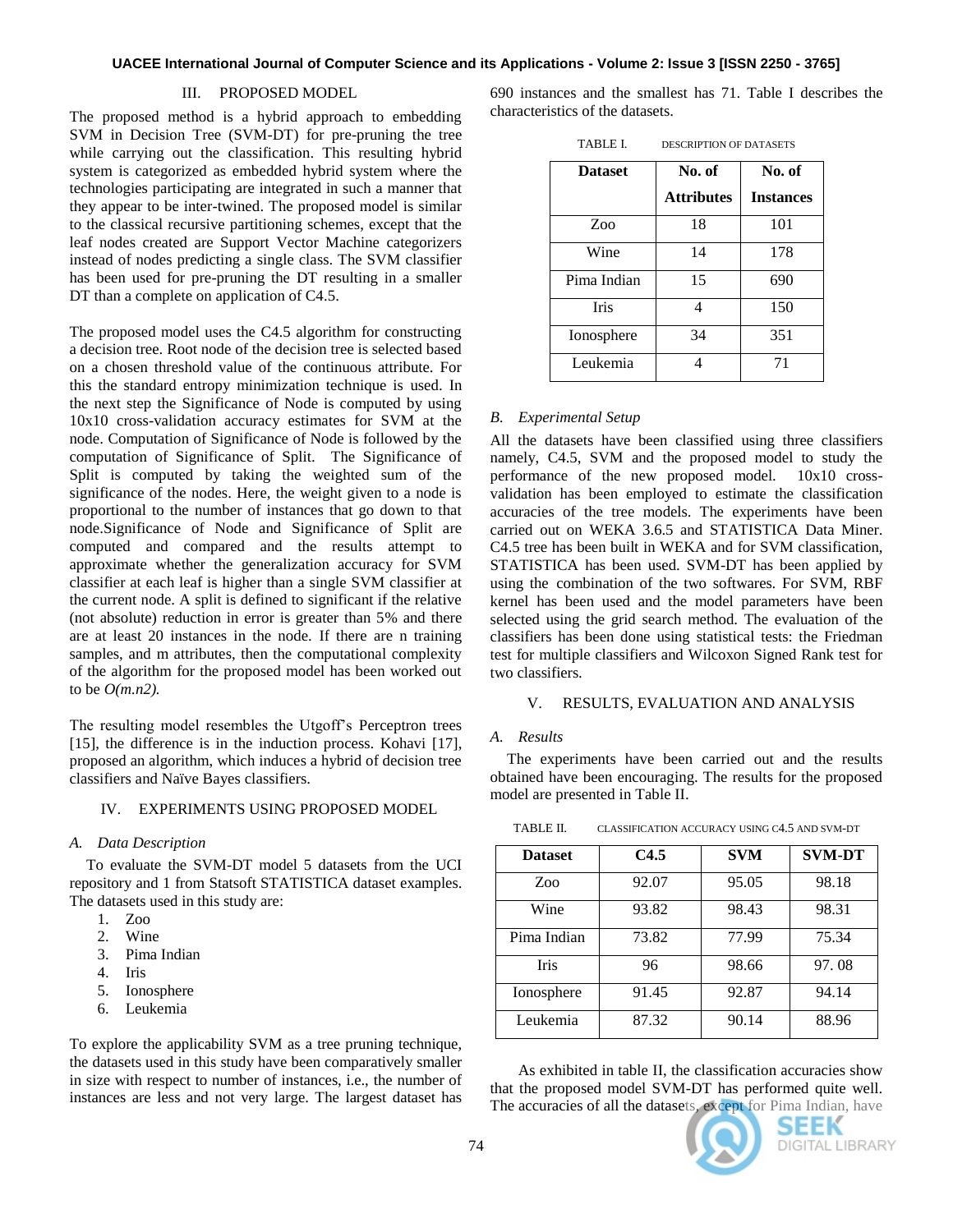## **UACEE International Journal of Computer Science and its Applications - Volume 2: Issue 3 [ISSN 2250 - 3765]**

gone up for SVM and proposed model SVM –DT as compared to C4.5. Whereas, SVM performs very efficiently in terms of classification accuracy as compared to C4.5, proposed model SVM-DT still outperforms the two classifiers except for Pima Indian where the proposed model has not performed better than SVM and C4.5.

For decision tree performance evaluation, the number of leaves and the depth of the tree are very important factors as they contribute to the better comprehensibility of the decision tree obtained. From table III, it can be observed that the number of leaves and the depth of the tree decreases remarkably for the proposed model. For three datasets i.e., zoo, Pima Indian and Leukemia, the proposed model has a tree size one, i.e. the tree doesn't grow beyond the root node. For these datasets, there is only one SVM which classifies it effieciently. Wine and Iris datasets have 7 leaf nodes that means there are 7 SVMs acting as the leaf nodes, whereas Ionosphere has 9 SVMs. This establishes the efficiency of the proposed model with respect to classification accuracy, comprehensibility and time. The proposed model has been applied on comparatively smaller datasets, the behavior of the proposed model may differ when applied on larger datasets.

It is observed that SVM-DT has yielded higher accuracy for all the datasets as compared to C4.5 but SVM has shown better performance for Wine, Pima Indian, Iris and Leukemia datasets For Zoo and Ionoshpere, SVM-DT has outperformed SVM. Even if SVM-DT has not performed better than SVM for some datasets, still the depth of the tree has reduced considerably resulting in less time taken and better comprehensibility.

|                | C4.5   |             | <b>Proposed Model</b> |      |
|----------------|--------|-------------|-----------------------|------|
| <b>Dataset</b> | No. of | <b>Tree</b> | No. of                | Tree |
|                | Leaf   | Size        | Leaf                  | Size |
|                | node   |             | node                  |      |
| Zoo            | 9      | 17          | 1                     | 1    |
| Wine           | 5      | 9           | 4                     | 7    |
| Pima           | 20     | 39          | 1                     | 1    |
| Indian         |        |             |                       |      |
| Iris           | 5      | 9           | 4                     | 7    |
| Ionosphere     | 18     | 35          | 5                     | q    |
| Leukemia       | 4      | 7           | 1                     |      |

TABLE III. NO. OF LEAVES AND TREE SIZE USING C4.5 AND SVM-DT

## *B. Evaluation*

*1) Friedman test for multiple classifiers:* For carrying out the statistical analysis of the three classifiers, C4.5, SVM and SVM-DT, Friedman test has been used. The accuracy of the three classifiers has been used to calculate the Friedman test statistic and then obtained value of Friedman test statistic is compared

with the critical value Friedman test statistic at 0.05 level of significance. The obtained value of Friedman test statistic for the three classifiers i.e. the proposed model and SVM is -6.00, and the critical value of Wilcoxon test statistic at  $N=6$ ,  $k=3$ and  $=0.05$  is 7.00, since the obtained value is quite less than the critical value, it has been concluded that the difference between the three classifiers are significantly different i.e. the difference between their performance is unlikely to occur by chance.

*2) Wilcoxon Signed-Ranks test for two classifiers:* The two set of two classifiers each i.e. (C4.5, SVM-DT) and (SVM, SVM-DT), have been evaluated using the Wilcoxon Signed-Ranks test. The accuracy of both the classifiers in both sets has been used to calculate the Wilcoxon test statistic and then obtained value of Wilcoxon test statistic is compared with the critical value Wilcoxon test statistic at 0.05 level of significance. The obtained value of Wilcoxon test statistic for the C4.5 and SVM-DT classifiers i.e. the proposed model and C4.5 is -4.4028, and the critical value of Wilcoxon test statistic at  $N=6$  and  $=0.05$  is 0.00, since the obtained value is quite less than the critical value, it has been concluded that these two classifiers are significantly different i.e. the difference between their performance is unlikely to occur by chance. Similarly, the obtained value of Wilcoxon test statistic for the SVM and SVM-DT classifiers i.e. the proposed model and SVM is - 7.23317, and the critical value of Wilcoxon test statistic at  $N=6$  and  $=0.05$  is 0.00, since the obtained value here for these two is also quite less than the critical value, it has been concluded that the difference these two classifiers are also significantly different i.e. the difference between their performance is unlikely to occur by chance.

#### VI. CONCLUSION

Decision trees are non-parametric estimators and can approximate any "reasonable" function as the database size grows [11]. In practice, it is seen that some parametric estimators such as SVM, may perform better. SVMs can learn a larger set of patterns and be able to scale better, because the classification complexity does not depend on the dimensionality of the feature space. SVMs also have the ability to update the training patterns dynamically whenever there is a new pattern during classification.

The resulting classifier is as easy to interpret as decisiontrees and Support Vector Machines. The decision-tree segments the data, a task that is considered to be an essential part of the data mining process in large databases [16]. Each segment of the data, represented by a leaf, is described through a Support Vector Machines.